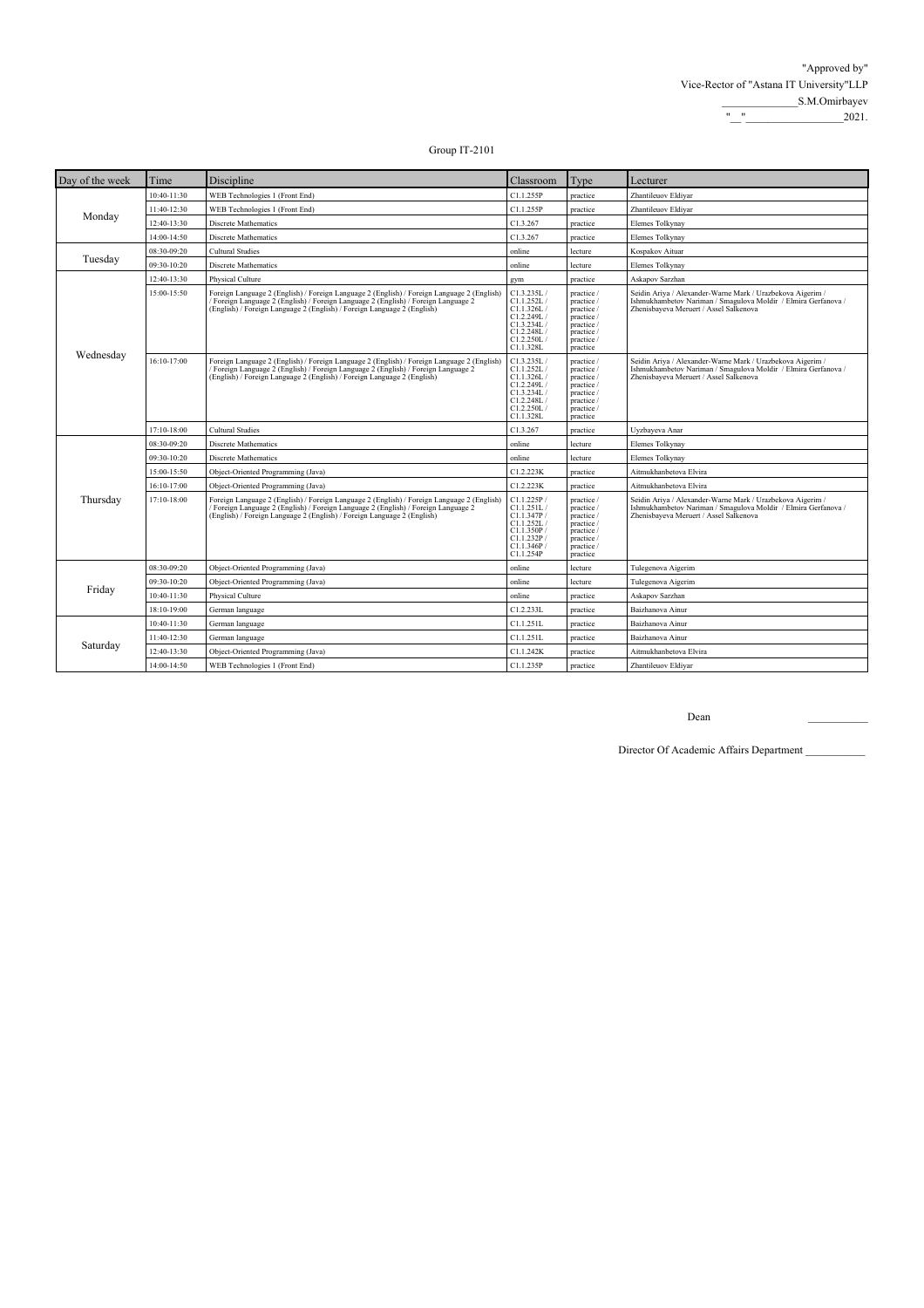| Day of the week | Time        | Discipline                                                                                                                                                                                  | Classroom                                                                       | Type                                                                           | Lecturer                                                                                                                  |
|-----------------|-------------|---------------------------------------------------------------------------------------------------------------------------------------------------------------------------------------------|---------------------------------------------------------------------------------|--------------------------------------------------------------------------------|---------------------------------------------------------------------------------------------------------------------------|
| Monday          | 12:40-13:30 | WEB Technologies 1 (Front End)                                                                                                                                                              | C1.3.230P                                                                       | practice                                                                       | Zhantileuov Eldivar                                                                                                       |
|                 | 14:00-14:50 | WEB Technologies 1 (Front End)                                                                                                                                                              | C1.3.230P                                                                       | practice                                                                       | Zhantileuov Eldiyar                                                                                                       |
|                 | 15:00-15:50 | <b>Discrete Mathematics</b>                                                                                                                                                                 | C1.3.267                                                                        | practice                                                                       | Elemes Tolkynay                                                                                                           |
|                 | 16:10-17:00 | Discrete Mathematics                                                                                                                                                                        | C1.3.267                                                                        | practice                                                                       | Elemes Tolkynav                                                                                                           |
|                 | 08:30-09:20 | <b>Cultural Studies</b>                                                                                                                                                                     | online                                                                          | lecture                                                                        | Kospakov Aituar                                                                                                           |
| Tuesday         | 09:30-10:20 | <b>Discrete Mathematics</b>                                                                                                                                                                 | online                                                                          | lecture                                                                        | Elemes Tolkynay                                                                                                           |
|                 | 10:40-11:30 | Physical Culture                                                                                                                                                                            | online                                                                          | practice                                                                       | Shayakhmetov Nurlybek                                                                                                     |
| Wednesday       | 15:00-15:50 | Foreign Language 2 (English) / Foreign Language 2 (English) / Foreign Language 2 (English)<br>Foreign Language 2 (English) / Foreign Language 2 (English) / Foreign Language 2<br>(English) | C1.3.235L/<br>C1.1.252L/<br>Cl.1.326L/<br>C1.2.249L/<br>C1.2.248L/<br>C1.1.328L | practice /<br>practice /<br>practice /<br>practice /<br>practice /<br>practice | Seidin Ariya / Alexander-Warne Mark / Urazbekova Aigerim /<br>Ishmukhambetov Nariman / Elmira Gerfanova / Assel Salkenova |
|                 | 16:10-17:00 | Foreign Language 2 (English) / Foreign Language 2 (English) / Foreign Language 2 (English)<br>Foreign Language 2 (English) / Foreign Language 2 (English) / Foreign Language 2<br>(English) | C1.3.235L/<br>Cl.1.252L/<br>Cl.1.326L/<br>C1.2.249L/<br>C1.2.248L/<br>C1.1.328L | practice /<br>practice /<br>practice /<br>practice /<br>practice /<br>practice | Seidin Ariya / Alexander-Warne Mark / Urazbekova Aigerim /<br>Ishmukhambetov Nariman / Elmira Gerfanova / Assel Salkenova |
|                 | 18:10-19:00 | <b>Cultural Studies</b>                                                                                                                                                                     | C1.3.266                                                                        | practice                                                                       | Uyzbayeva Anar                                                                                                            |
|                 | 08:30-09:20 | <b>Discrete Mathematics</b>                                                                                                                                                                 | online                                                                          | lecture                                                                        | Elemes Tolkynay                                                                                                           |
|                 | 09:30-10:20 | Discrete Mathematics                                                                                                                                                                        | online                                                                          | lecture                                                                        | Elemes Tolkynav                                                                                                           |
|                 | 15:00-15:50 | Physical Culture                                                                                                                                                                            | gym                                                                             | practice                                                                       | Shayakhmetov Nurlybek                                                                                                     |
|                 | 16:10-17:00 | WEB Technologies 1 (Front End)                                                                                                                                                              | C1.1.365P                                                                       | practice                                                                       | Zhantileuov Eldiyar                                                                                                       |
| Thursday        | 17:10-18:00 | Foreign Language 2 (English) / Foreign Language 2 (English) / Foreign Language 2 (English)<br>Foreign Language 2 (English) / Foreign Language 2 (English) / Foreign Language 2<br>(English) | C1.1.225P/<br>C1.1.251L<br>C1.1.347P/<br>Cl.I.252L/<br>C1.1.232P/<br>C1.1.254P  | practice /<br>practice /<br>practice /<br>practice /<br>practice /<br>practice | Seidin Ariya / Alexander-Warne Mark / Urazbekova Aigerim /<br>Ishmukhambetov Nariman / Elmira Gerfanova / Assel Salkenova |
|                 | 18:10-19:00 | Object-Oriented Programming (Java)                                                                                                                                                          | C1.1.354K                                                                       | practice                                                                       | Aitmukhanbetova Elvira                                                                                                    |
|                 | 08:30-09:20 | Object-Oriented Programming (Java)                                                                                                                                                          | online                                                                          | lecture                                                                        | Tulegenova Aigerim                                                                                                        |
| Friday          | 09:30-10:20 | Object-Oriented Programming (Java)                                                                                                                                                          | online                                                                          | lecture                                                                        | Tulegenova Aigerim                                                                                                        |
|                 | 10:40-11:30 | Object-Oriented Programming (Java)                                                                                                                                                          | C1.1.244K                                                                       | practice                                                                       | Aitmukhanbetova Elvira                                                                                                    |
| Saturday        | 11:40-12:30 | Object-Oriented Programming (Java)                                                                                                                                                          | C1.1.244K                                                                       | practice                                                                       | Aitmukhanbetova Elvira                                                                                                    |

Dean \_\_\_\_\_\_\_\_\_\_\_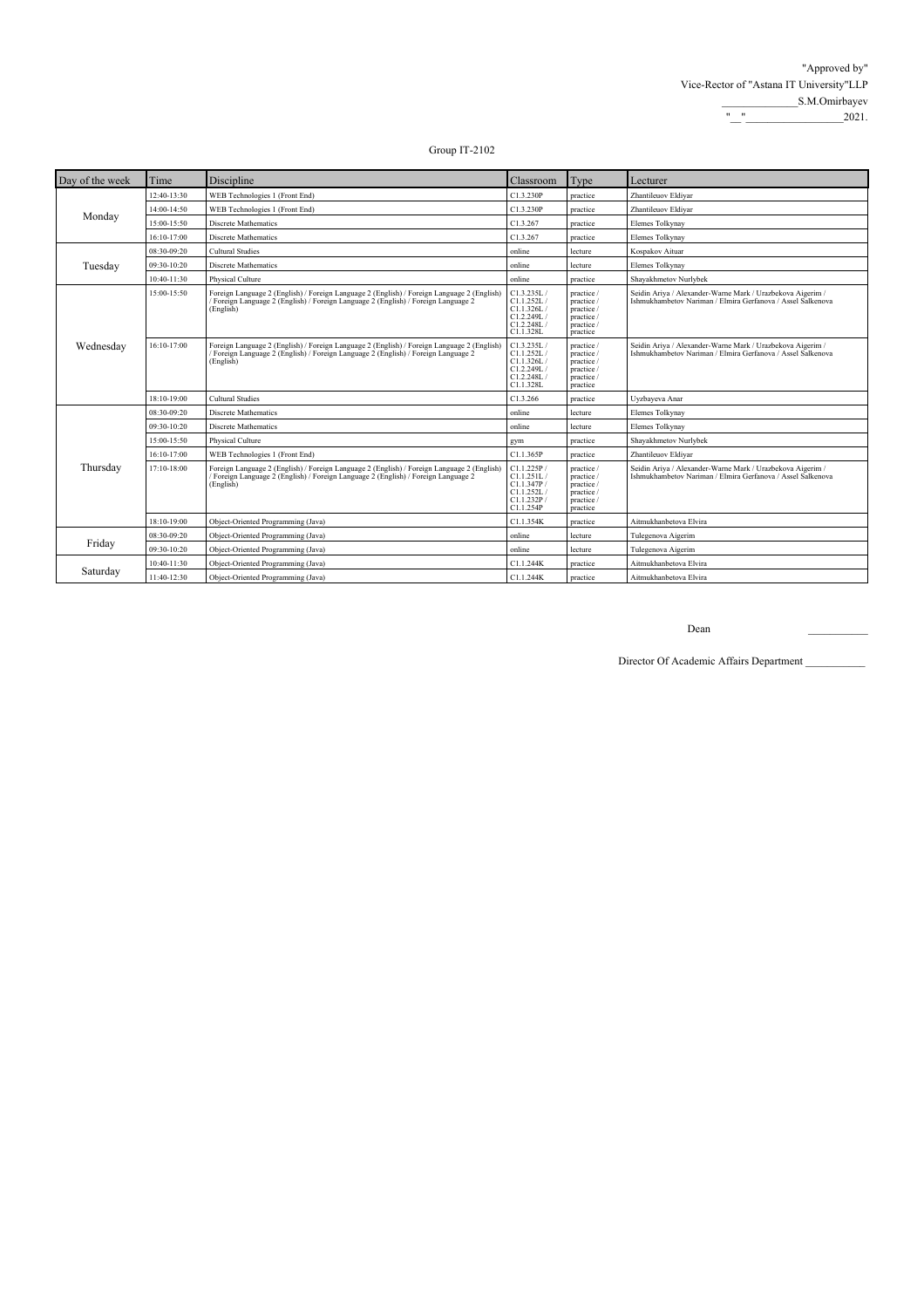| Day of the week | Time        | Discipline                                                                                                                                                                                  | Classroom                                                                       | Type                                                                           | Lecturer                                                                                                                    |
|-----------------|-------------|---------------------------------------------------------------------------------------------------------------------------------------------------------------------------------------------|---------------------------------------------------------------------------------|--------------------------------------------------------------------------------|-----------------------------------------------------------------------------------------------------------------------------|
| Monday          | 15:00-15:50 | WEB Technologies 1 (Front End)                                                                                                                                                              | C1.2.226P                                                                       | practice                                                                       | Zhantileuov Eldivar                                                                                                         |
|                 | 16:10-17:00 | WEB Technologies 1 (Front End)                                                                                                                                                              | C1.2.226P                                                                       | practice                                                                       | Zhantileuov Eldivar                                                                                                         |
|                 | 17:10-18:00 | Discrete Mathematics                                                                                                                                                                        | C1.3.267                                                                        | practice                                                                       | Elemes Tolkynay                                                                                                             |
|                 | 18:10-19:00 | Discrete Mathematics                                                                                                                                                                        | C1.3.267                                                                        | practice                                                                       | Elemes Tolkynay                                                                                                             |
|                 | 08:30-09:20 | <b>Cultural Studies</b>                                                                                                                                                                     | online                                                                          | lecture                                                                        | Kospakov Aituar                                                                                                             |
|                 | 09:30-10:20 | Discrete Mathematics                                                                                                                                                                        | online                                                                          | lecture                                                                        | Elemes Tolkynay                                                                                                             |
|                 | 10:40-11:30 | Physical Culture                                                                                                                                                                            | online                                                                          | practice                                                                       | Shavakhmetov Nurlvbek                                                                                                       |
| Tuesday         | 16:10-17:00 | Object-Oriented Programming (Java)                                                                                                                                                          | C1.3.228K                                                                       | practice                                                                       | Aitmukhanbetova Elvira                                                                                                      |
|                 | 17:10-18:00 | Object-Oriented Programming (Java)                                                                                                                                                          | C1.3.228K                                                                       | practice                                                                       | Aitmukhanbetova Elvira                                                                                                      |
|                 | 18:10-19:00 | Cultural Studies                                                                                                                                                                            | C1.3.248                                                                        | practice                                                                       | Uyzbayeva Anar                                                                                                              |
| Wednesday       | 15:00-15:50 | Foreign Language 2 (English) / Foreign Language 2 (English) / Foreign Language 2 (English)<br>Foreign Language 2 (English) / Foreign Language 2 (English) / Foreign Language 2<br>(English) | C1.1.252L/<br>C1.1.326L/<br>C1.3.234L/<br>C1.2.248L<br>C1.2.250L/<br>C1.1.328L  | practice /<br>practice /<br>practice /<br>practice /<br>practice /<br>practice | Alexander-Warne Mark / Urazbekova Aigerim / Smagulova Moldir /<br>Elmira Gerfanova / Zhenisbayeva Meruert / Assel Salkenova |
|                 | 16:10-17:00 | Foreign Language 2 (English) / Foreign Language 2 (English) / Foreign Language 2 (English)<br>Foreign Language 2 (English) / Foreign Language 2 (English) / Foreign Language 2<br>(English) | C1.1.252L/<br>C1.1.326L/<br>C1.3.234L/<br>C1.2.248L/<br>C1.2.250L/<br>C1.1.328L | practice /<br>practice /<br>practice /<br>practice /<br>practice /<br>practice | Alexander-Warne Mark / Urazbekova Aigerim / Smagulova Moldir /<br>Elmira Gerfanova / Zhenisbaveva Meruert / Assel Salkenova |
|                 | 08:30-09:20 | Discrete Mathematics                                                                                                                                                                        | online                                                                          | lecture                                                                        | Elemes Tolkynay                                                                                                             |
|                 | 09:30-10:20 | Discrete Mathematics                                                                                                                                                                        | online                                                                          | lecture                                                                        | Elemes Tolkynay                                                                                                             |
|                 | 14:00-14:50 | Object-Oriented Programming (Java)                                                                                                                                                          | C1.1.352K                                                                       | practice                                                                       | Aitmukhanbetova Elvira                                                                                                      |
|                 | 15:00-15:50 | Physical Culture                                                                                                                                                                            | gym                                                                             | practice                                                                       | Shayakhmetov Nurlybek                                                                                                       |
| Thursday        | 17:10-18:00 | Foreign Language 2 (English) / Foreign Language 2 (English) / Foreign Language 2 (English)<br>Foreign Language 2 (English) / Foreign Language 2 (English) / Foreign Language 2<br>(English) | C1.1.251L/<br>Cl.1.347P/<br>C1.1.350P<br>Cl.I.232P/<br>Cl.1.346P/<br>C1.1.254P  | practice /<br>practice /<br>practice /<br>practice /<br>practice /<br>practice | Alexander-Warne Mark / Urazbekova Aigerim / Smagulova Moldir /<br>Elmira Gerfanova / Zhenisbayeva Meruert / Assel Salkenova |
|                 | 18:10-19:00 | WEB Technologies 1 (Front End)                                                                                                                                                              | C1.1.253P                                                                       | practice                                                                       | Zhantileuov Eldiyar                                                                                                         |
|                 | 08:30-09:20 | Object-Oriented Programming (Java)                                                                                                                                                          | online                                                                          | lecture                                                                        | Tulegenova Aigerim                                                                                                          |
| Friday          | 09:30-10:20 | Object-Oriented Programming (Java)                                                                                                                                                          | online                                                                          | lecture                                                                        | Tulegenova Aigerim                                                                                                          |
|                 | 18:10-19:00 | German language                                                                                                                                                                             | C1.2.233L                                                                       | practice                                                                       | Baizhanova Ainur                                                                                                            |
|                 | 10:40-11:30 | German language                                                                                                                                                                             | C1.1.251L                                                                       | practice                                                                       | Baizhanova Ainur                                                                                                            |
| Saturday        | 11:40-12:30 | German language                                                                                                                                                                             | C1.1.251L                                                                       | practice                                                                       | Baizhanova Ainur                                                                                                            |

Dean \_\_\_\_\_\_\_\_\_\_\_

Director Of Academic Affairs Department \_\_\_\_\_\_\_\_\_\_\_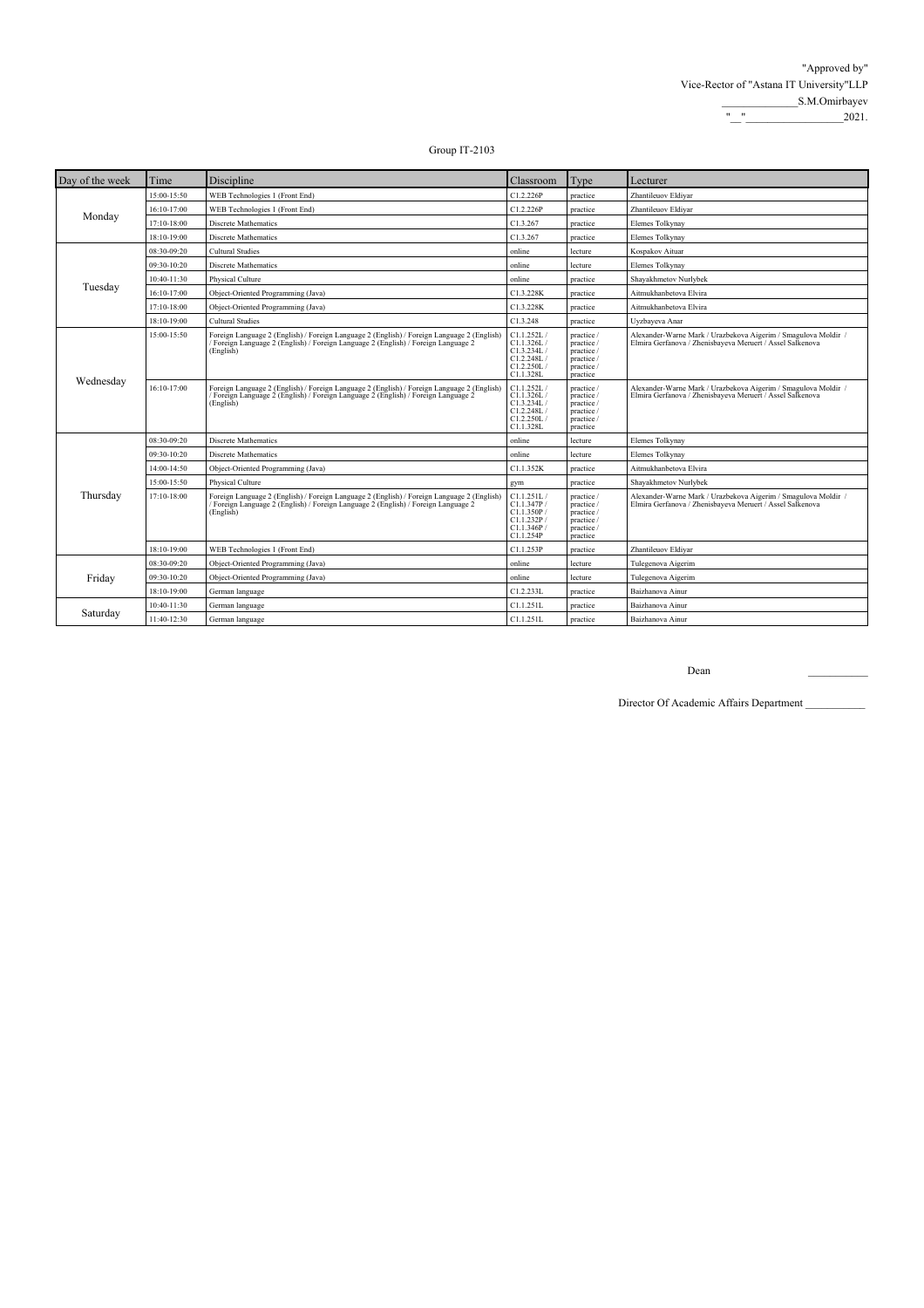| Day of the week | Time        | Discipline                                                                                                                                                                                                                                                | Classroom                                                                                                   | Type                                                                                                       | Lecturer                                                                                                                                                               |
|-----------------|-------------|-----------------------------------------------------------------------------------------------------------------------------------------------------------------------------------------------------------------------------------------------------------|-------------------------------------------------------------------------------------------------------------|------------------------------------------------------------------------------------------------------------|------------------------------------------------------------------------------------------------------------------------------------------------------------------------|
|                 | 14:00-14:50 | Object-Oriented Programming (Java)                                                                                                                                                                                                                        | C1.2.243K                                                                                                   | practice                                                                                                   | Aitmukhanbetova Elvira                                                                                                                                                 |
| Monday          | 15:00-15:50 | Physical Culture                                                                                                                                                                                                                                          | gym                                                                                                         | practice                                                                                                   | Shayakhmetov Nurlybek                                                                                                                                                  |
|                 | 08:30-09:20 | <b>Cultural Studies</b>                                                                                                                                                                                                                                   | online                                                                                                      | lecture                                                                                                    | Kospakov Aituar                                                                                                                                                        |
|                 | 09:30-10:20 | <b>Discrete Mathematics</b>                                                                                                                                                                                                                               | online                                                                                                      | lecture                                                                                                    | Elemes Tolkynay                                                                                                                                                        |
|                 | 11:40-12:30 | Physical Culture                                                                                                                                                                                                                                          | online                                                                                                      | practice                                                                                                   | Shayakhmetov Nurlybek                                                                                                                                                  |
| Tuesday         | 14:00-14:50 | Discrete Mathematics                                                                                                                                                                                                                                      | C1.3.267                                                                                                    | practice                                                                                                   | Elemes Tolkynay                                                                                                                                                        |
|                 | 15:00-15:50 | Discrete Mathematics                                                                                                                                                                                                                                      | C1.3.267                                                                                                    | practice                                                                                                   | Elemes Tolkynay                                                                                                                                                        |
|                 | 16:10-17:00 | <b>Cultural Studies</b>                                                                                                                                                                                                                                   | C1.3.266                                                                                                    | practice                                                                                                   | Uyzbayeva Anar                                                                                                                                                         |
|                 | 12:40-13:30 | WEB Technologies 1 (Front End)                                                                                                                                                                                                                            | C1.2.222P                                                                                                   | practice                                                                                                   | Zhantileuov Eldiyar                                                                                                                                                    |
|                 | 14:00-14:50 | WEB Technologies 1 (Front End)                                                                                                                                                                                                                            | C1.2.222P                                                                                                   | practice                                                                                                   | Zhantileuov Eldiyar                                                                                                                                                    |
| Wednesday       | 15:00-15:50 | Foreign Language 2 (English) / Foreign Language 2 (English) / Foreign Language 2 (English)<br>Foreign Language 2 (English) / Foreign Language 2 (English) / Foreign Language 2<br>(English) / Foreign Language 2 (English) / Foreign Language 2 (English) | C1.3.235L/<br>C1.1.252L/<br>C1.1.326L/<br>C1.2.249L /<br>C1.3.234L/<br>C1.2.248L<br>C1.2.250L/<br>C1.1.328L | practice /<br>practice /<br>practice /<br>practice /<br>practice /<br>practice /<br>practice /<br>practice | Seidin Ariya / Alexander-Warne Mark / Urazbekova Aigerim /<br>Ishmukhambetov Nariman / Smagulova Moldir / Elmira Gerfanova /<br>Zhenisbayeva Meruert / Assel Salkenova |
|                 | 16:10-17:00 | Foreign Language 2 (English) / Foreign Language 2 (English) / Foreign Language 2 (English)<br>Foreign Language 2 (English) / Foreign Language 2 (English) / Foreign Language 2<br>(English) / Foreign Language 2 (English) / Foreign Language 2 (English) | C1.3.235L/<br>Cl.1.252L/<br>C1.1.326L/<br>C1.2.249L/<br>C1.3.234L/<br>C1.2.248L<br>C1.2.250L/<br>C1.1.328L  | practice /<br>practice /<br>practice /<br>practice /<br>practice /<br>practice /<br>practice /<br>practice | Seidin Ariya / Alexander-Warne Mark / Urazbekova Aigerim /<br>Ishmukhambetov Nariman / Smagulova Moldir / Elmira Gerfanova /<br>Zhenisbayeva Meruert / Assel Salkenova |
|                 | 08:30-09:20 | Discrete Mathematics                                                                                                                                                                                                                                      | online                                                                                                      | lecture                                                                                                    | Elemes Tolkynay                                                                                                                                                        |
|                 | 09:30-10:20 | Discrete Mathematics                                                                                                                                                                                                                                      | online                                                                                                      | lecture                                                                                                    | Elemes Tolkynay                                                                                                                                                        |
| Thursday        | 17:10-18:00 | Foreign Language 2 (English) / Foreign Language 2 (English) / Foreign Language 2 (English)<br>Foreign Language 2 (English) / Foreign Language 2 (English) / Foreign Language 2<br>(English) / Foreign Language 2 (English) / Foreign Language 2 (English) | Cl.1.225P/<br>C1.1.251L/<br>Cl.1.347P<br>C1.1.252L<br>C1.1.350P/<br>C1.1.232P<br>C1.1.346P<br>C1.1.254P     | practice /<br>practice /<br>practice /<br>practice /<br>practice /<br>practice /<br>practice /<br>practice | Seidin Ariya / Alexander-Warne Mark / Urazbekova Aigerim /<br>Ishmukhambetov Nariman / Smagulova Moldir / Elmira Gerfanova /<br>Zhenisbayeva Meruert / Assel Salkenova |
|                 | 08:30-09:20 | Object-Oriented Programming (Java)                                                                                                                                                                                                                        | online                                                                                                      | lecture                                                                                                    | Tulegenova Aigerim                                                                                                                                                     |
| Friday          | 09:30-10:20 | Object-Oriented Programming (Java)                                                                                                                                                                                                                        | online                                                                                                      | lecture                                                                                                    | Tulegenova Aigerim                                                                                                                                                     |
|                 | 18:10-19:00 | Cheneese language / German language                                                                                                                                                                                                                       | C1.1.251L/<br>C1.2.233L                                                                                     | practice /<br>practice                                                                                     | Aida Mussina / Baizhanova Ainur                                                                                                                                        |
|                 | 10:40-11:30 | German language                                                                                                                                                                                                                                           | C1.1.251L                                                                                                   | practice                                                                                                   | Baizhanova Ainur                                                                                                                                                       |
|                 | 11:40-12:30 | German language                                                                                                                                                                                                                                           | C1.1.251L                                                                                                   | practice                                                                                                   | Baizhanova Ainur                                                                                                                                                       |
|                 | 12:40-13:30 | WEB Technologies 1 (Front End)                                                                                                                                                                                                                            | C1.1.365P                                                                                                   | practice                                                                                                   | Zhantileuov Eldiyar                                                                                                                                                    |
| Saturday        | 14:00-14:50 | Object-Oriented Programming (Java)                                                                                                                                                                                                                        | C1.1.245K                                                                                                   | practice                                                                                                   | Aitmukhanbetova Elvira                                                                                                                                                 |
|                 | 15:00-15:50 | Object-Oriented Programming (Java)                                                                                                                                                                                                                        | C1.1.245K                                                                                                   | practice                                                                                                   | Aitmukhanbetova Elvira                                                                                                                                                 |
|                 | 16:10-17:00 | Cheneese language                                                                                                                                                                                                                                         | C1.2.248L                                                                                                   | practice                                                                                                   | Aida Mussina                                                                                                                                                           |
|                 | 17:10-18:00 | Cheneese language                                                                                                                                                                                                                                         | C1.2.248L                                                                                                   | practice                                                                                                   | Aida Mussina                                                                                                                                                           |

 $\mathbf{Dean}$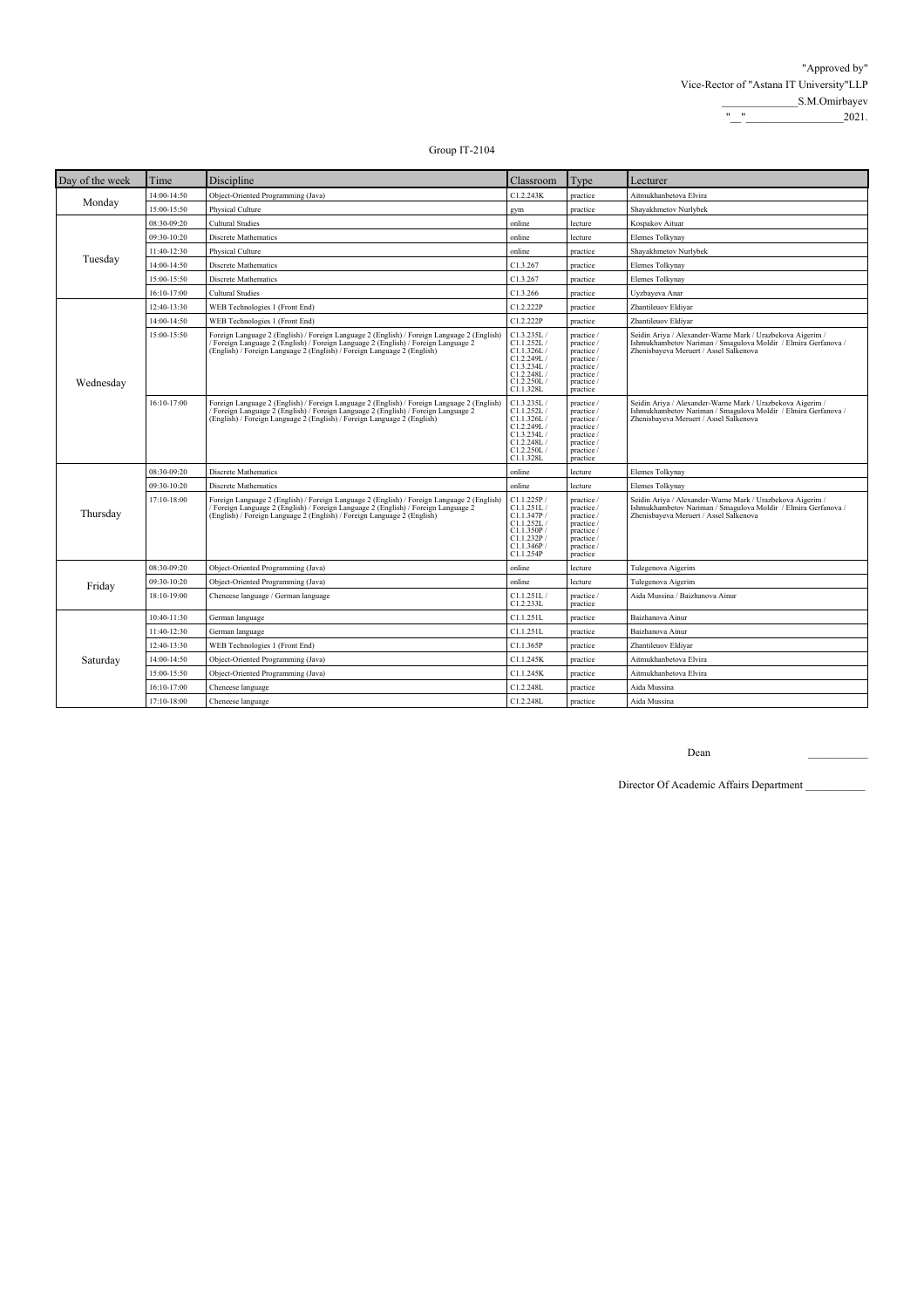| Day of the week | Time        | Discipline                                                                                                                                                                                                                                                | Classroom                                                                                                   | Type                                                                                                       | Lecturer                                                                                                                                                               |
|-----------------|-------------|-----------------------------------------------------------------------------------------------------------------------------------------------------------------------------------------------------------------------------------------------------------|-------------------------------------------------------------------------------------------------------------|------------------------------------------------------------------------------------------------------------|------------------------------------------------------------------------------------------------------------------------------------------------------------------------|
| Monday          | 08:30-09:20 | <b>Discrete Mathematics</b>                                                                                                                                                                                                                               | online                                                                                                      | lecture                                                                                                    | <b>Elemes Tolkynav</b>                                                                                                                                                 |
|                 | 15:00-15:50 | Physical Culture                                                                                                                                                                                                                                          | gym                                                                                                         | practice                                                                                                   | Shayakhmetov Nurlybek                                                                                                                                                  |
|                 | 17:10-18:00 | WEB Technologies 1 (Front End)                                                                                                                                                                                                                            | C1.1.365P                                                                                                   | practice                                                                                                   | Zhantileuov Eldiyar                                                                                                                                                    |
|                 | 18:10-19:00 | Object-Oriented Programming (Java)                                                                                                                                                                                                                        | C1.2.243K                                                                                                   | practice                                                                                                   | Aitmukhanbetova Elvira                                                                                                                                                 |
|                 | 08:30-09:20 | <b>Cultural Studies</b>                                                                                                                                                                                                                                   | online                                                                                                      | lecture                                                                                                    | Kospakov Aituar                                                                                                                                                        |
|                 | 11:40-12:30 | Physical Culture                                                                                                                                                                                                                                          | online                                                                                                      | practice                                                                                                   | Shayakhmetov Nurlybek                                                                                                                                                  |
| Tuesday         | 15:00-15:50 | <b>Cultural Studies</b>                                                                                                                                                                                                                                   | C1.3.262                                                                                                    | practice                                                                                                   | Uyzbayeva Anar                                                                                                                                                         |
|                 | 16:10-17:00 | Discrete Mathematics                                                                                                                                                                                                                                      | C1.3.267                                                                                                    | practice                                                                                                   | Elemes Tolkynay                                                                                                                                                        |
|                 | 17:10-18:00 | Discrete Mathematics                                                                                                                                                                                                                                      | C1.3.267                                                                                                    | practice                                                                                                   | Elemes Tolkynay                                                                                                                                                        |
|                 | 08:30-09:20 | <b>Discrete Mathematics</b>                                                                                                                                                                                                                               | online                                                                                                      | lecture                                                                                                    | Elemes Tolkynay                                                                                                                                                        |
|                 | 09:30-10:20 | Discrete Mathematics                                                                                                                                                                                                                                      | online                                                                                                      | lecture                                                                                                    | Elemes Tolkynay                                                                                                                                                        |
| Wednesday       | 15:00-15:50 | Foreign Language 2 (English) / Foreign Language 2 (English) / Foreign Language 2 (English)<br>Foreign Language 2 (English) / Foreign Language 2 (English) / Foreign Language 2<br>(English) / Foreign Language 2 (English) / Foreign Language 2 (English) | C1.3.235L/<br>Cl.1.252L/<br>Cl.1.326L/<br>C1.2.249L/<br>Cl.3.234L/<br>C1.2.248L<br>C1.2.250L/<br>C1.1.328L  | practice /<br>practice /<br>practice /<br>practice /<br>practice /<br>practice /<br>practice /<br>practice | Seidin Ariya / Alexander-Warne Mark / Urazbekova Aigerim /<br>Ishmukhambetov Nariman / Smagulova Moldir / Elmira Gerfanova /<br>Zhenisbayeva Meruert / Assel Salkenova |
|                 | 16:10-17:00 | Foreign Language 2 (English) / Foreign Language 2 (English) / Foreign Language 2 (English)<br>Foreign Language 2 (English) / Foreign Language 2 (English) / Foreign Language 2<br>(English) / Foreign Language 2 (English) / Foreign Language 2 (English) | C1.3.235L/<br>Cl.1.252L/<br>Cl.1.326L/<br>C1.2.249L/<br>Cl.3.234L/<br>Cl.2.248L/<br>C1.2.250L/<br>C1.1.328L | practice /<br>practice /<br>practice /<br>practice /<br>practice /<br>practice /<br>practice /<br>practice | Seidin Ariya / Alexander-Warne Mark / Urazbekova Aigerim /<br>Ishmukhambetov Nariman / Smagulova Moldir / Elmira Gerfanova /<br>Zhenisbayeva Meruert / Assel Salkenova |
|                 | 14:00-14:50 | WEB Technologies 1 (Front End)                                                                                                                                                                                                                            | C1.3.232P                                                                                                   | practice                                                                                                   | Zhantileuov Eldiyar                                                                                                                                                    |
|                 | 15:00-15:50 | WEB Technologies 1 (Front End)                                                                                                                                                                                                                            | C1.3.232P                                                                                                   | practice                                                                                                   | Zhantileuov Eldivar                                                                                                                                                    |
| Thursday        | 17:10-18:00 | Foreign Language 2 (English) / Foreign Language 2 (English) / Foreign Language 2 (English)<br>Foreign Language 2 (English) / Foreign Language 2 (English) / Foreign Language 2<br>(English) / Foreign Language 2 (English) / Foreign Language 2 (English) | C1.1.225P/<br>C1.1.251L/<br>Cl.I.347P/<br>Cl.I.252L/<br>Cl.1.350P/<br>Cl.I.232P/<br>Cl.1.346P/<br>C1.1.254P | practice /<br>practice /<br>practice /<br>practice /<br>practice /<br>practice /<br>practice /<br>practice | Seidin Ariya / Alexander-Warne Mark / Urazbekova Aigerim /<br>Ishmukhambetov Nariman / Smagulova Moldir / Elmira Gerfanova /<br>Zhenisbayeva Meruert / Assel Salkenova |
|                 | 08:30-09:20 | Object-Oriented Programming (Java)                                                                                                                                                                                                                        | online                                                                                                      | lecture                                                                                                    | Tulegenova Aigerim                                                                                                                                                     |
| Friday          | 09:30-10:20 | Object-Oriented Programming (Java)                                                                                                                                                                                                                        | online                                                                                                      | lecture                                                                                                    | Tulegenova Aigerim                                                                                                                                                     |
|                 | 18:10-19:00 | Cheneese language                                                                                                                                                                                                                                         | C1.1.251L                                                                                                   | practice                                                                                                   | Aida Mussina                                                                                                                                                           |
|                 | 08:30-09:20 | Object-Oriented Programming (Java)                                                                                                                                                                                                                        | C1.1.348K                                                                                                   | practice                                                                                                   | Aitmukhanbetova Elvira                                                                                                                                                 |
|                 | 09:30-10:20 | Object-Oriented Programming (Java)                                                                                                                                                                                                                        | C1.1.348K                                                                                                   | practice                                                                                                   | Aitmukhanbetova Elvira                                                                                                                                                 |
| Saturday        | 16:10-17:00 | Cheneese language                                                                                                                                                                                                                                         | C1.2.248L                                                                                                   | practice                                                                                                   | Aida Mussina                                                                                                                                                           |
|                 | 17:10-18:00 | Cheneese language                                                                                                                                                                                                                                         | C1.2.248L                                                                                                   | practice                                                                                                   | Aida Mussina                                                                                                                                                           |

Dean \_\_\_\_\_\_\_\_\_\_\_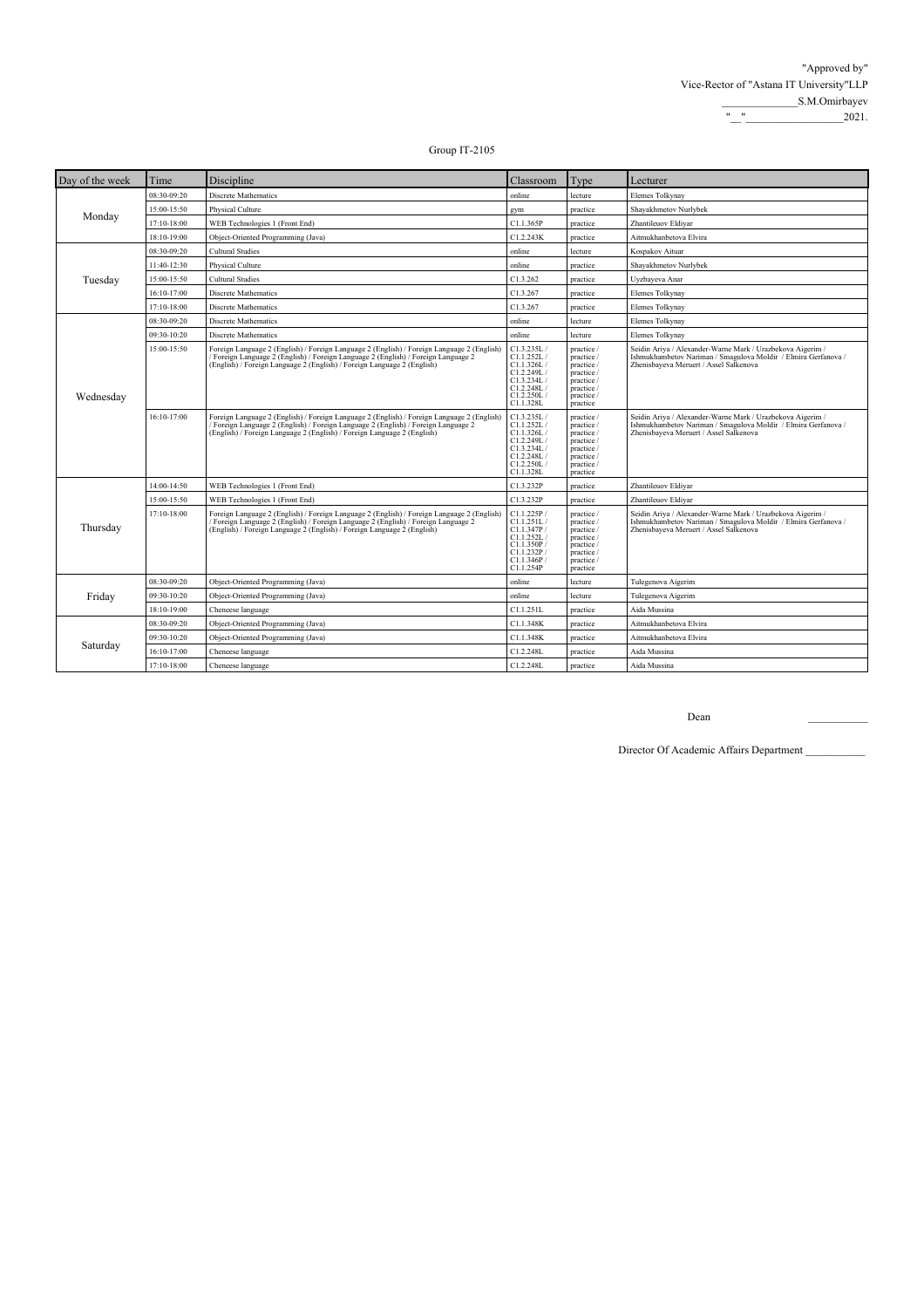| Day of the week | Time        | Discipline                                                                                                                                                                                                                   | Classroom                                                                                      | Type                                                                                         | Lecturer                                                                                                                                                |
|-----------------|-------------|------------------------------------------------------------------------------------------------------------------------------------------------------------------------------------------------------------------------------|------------------------------------------------------------------------------------------------|----------------------------------------------------------------------------------------------|---------------------------------------------------------------------------------------------------------------------------------------------------------|
| Monday          | 08:30-09:20 | <b>Discrete Mathematics</b>                                                                                                                                                                                                  | online                                                                                         | lecture                                                                                      | Elemes Tolkynay                                                                                                                                         |
|                 | 09:30-10:20 | Physical Culture                                                                                                                                                                                                             | online                                                                                         | practice                                                                                     | Shayakhmetov Nurlybek                                                                                                                                   |
|                 | 08:30-09:20 | <b>Cultural Studies</b>                                                                                                                                                                                                      | online                                                                                         | lecture                                                                                      | Kospakov Aituar                                                                                                                                         |
|                 | 11:40-12:30 | Object-Oriented Programming (Java)                                                                                                                                                                                           | C1.1.348K                                                                                      | practice                                                                                     | Aibatbek Aigerim                                                                                                                                        |
| Tuesday         | 12:40-13:30 | <b>Cultural Studies</b>                                                                                                                                                                                                      | C1.3.262                                                                                       | practice                                                                                     | Uyzbayeva Anar                                                                                                                                          |
|                 | 16:10-17:00 | WEB Technologies 1 (Front End)                                                                                                                                                                                               | C1.2.225P                                                                                      | practice                                                                                     | Zhantileuov Eldiyar                                                                                                                                     |
|                 | 17:10-18:00 | WEB Technologies 1 (Front End)                                                                                                                                                                                               | C1.2.225P                                                                                      | practice                                                                                     | Zhantileuov Eldiyar                                                                                                                                     |
|                 | 08:30-09:20 | <b>Discrete Mathematics</b>                                                                                                                                                                                                  | online                                                                                         | lecture                                                                                      | Elemes Tolkynay                                                                                                                                         |
|                 | 09:30-10:20 | <b>Discrete Mathematics</b>                                                                                                                                                                                                  | online                                                                                         | lecture                                                                                      | Elemes Tolkynay                                                                                                                                         |
|                 | 14:00-14:50 | Physical Culture                                                                                                                                                                                                             | gym                                                                                            | practice                                                                                     | Shayakhmetov Nurlybek                                                                                                                                   |
| Wednesday       | 15:00-15:50 | Foreign Language 2 (English) / Foreign Language 2 (English) / Foreign Language 2 (English)<br>Foreign Language 2 (English) / Foreign Language 2 (English) / Foreign Language 2<br>(English) / Foreign Language 2 (English)   | C1.1.252L/<br>C1.1.326L/<br>C1.2.249L /<br>Cl.3.234L/<br>C1.2.248L/<br>C1.2.250L/<br>C1.1.328L | practice /<br>practice /<br>practice /<br>practice /<br>practice /<br>practice /<br>practice | Alexander-Warne Mark / Urazbekova Aigerim / Ishmukhambetov<br>Nariman / Smagulova Moldir / Elmira Gerfanova / Zhenisbayeva Meruert<br>/ Assel Salkenova |
|                 | 16:10-17:00 | Foreign Language 2 (English) / Foreign Language 2 (English) / Foreign Language 2 (English)<br>/ Foreign Language 2 (English) / Foreign Language 2 (English) / Foreign Language 2<br>(English) / Foreign Language 2 (English) | C1.1.252L/<br>C1.1.326L/<br>C1.2.249L/<br>C1.3.234L/<br>C1.2.248L/<br>C1.2.250L/<br>C1.1.328L  | practice /<br>practice /<br>practice /<br>practice /<br>practice /<br>practice /<br>practice | Alexander-Warne Mark / Urazbekova Aigerim / Ishmukhambetov<br>Nariman / Smagulova Moldir / Elmira Gerfanova / Zhenisbayeva Meruert<br>/ Assel Salkenova |
|                 | 17:10-18:00 | <b>Discrete Mathematics</b>                                                                                                                                                                                                  | C1.3.263                                                                                       | practice                                                                                     | Elemes Tolkynay                                                                                                                                         |
|                 | 18:10-19:00 | Discrete Mathematics                                                                                                                                                                                                         | C1.3.263                                                                                       | practice                                                                                     | Elemes Tolkynay                                                                                                                                         |
| Thursday        | 17:10-18:00 | Foreign Language 2 (English) / Foreign Language 2 (English) / Foreign Language 2 (English)<br>/ Foreign Language 2 (English) / Foreign Language 2 (English) / Foreign Language 2<br>(English) / Foreign Language 2 (English) | C1.1.251L/<br>C1.1.347P/<br>C1.1.252L/<br>C1.1.350P/<br>Cl.1.232P/<br>Cl.1.346P<br>C1.1.254P   | practice /<br>practice /<br>practice /<br>practice /<br>practice /<br>practice /<br>practice | Alexander-Warne Mark / Urazbekova Aigerim / Ishmukhambetov<br>Nariman / Smagulova Moldir / Elmira Gerfanova / Zhenisbayeva Meruert<br>/ Assel Salkenova |
|                 | 08:30-09:20 | Object-Oriented Programming (Java)                                                                                                                                                                                           | online                                                                                         | lecture                                                                                      | Tulegenova Aigerim                                                                                                                                      |
| Friday          | 09:30-10:20 | Object-Oriented Programming (Java)                                                                                                                                                                                           | online                                                                                         | lecture                                                                                      | Tulegenova Aigerim                                                                                                                                      |
|                 | 18:10-19:00 | German language                                                                                                                                                                                                              | C1.2.233L                                                                                      | practice                                                                                     | Baizhanova Ainur                                                                                                                                        |
|                 | 10:40-11:30 | German language                                                                                                                                                                                                              | C1.1.251L                                                                                      | practice                                                                                     | Baizhanova Ainur                                                                                                                                        |
|                 | 11:40-12:30 | German language                                                                                                                                                                                                              | C1.1.251L                                                                                      | practice                                                                                     | Baizhanova Ainur                                                                                                                                        |
| Saturday        | 14:00-14:50 | Object-Oriented Programming (Java)                                                                                                                                                                                           | C1.1.357K                                                                                      | practice                                                                                     | Aibatbek Aigerim                                                                                                                                        |
|                 | 15:00-15:50 | Object-Oriented Programming (Java)                                                                                                                                                                                           | C1.1.357K                                                                                      | practice                                                                                     | Aibatbek Aigerim                                                                                                                                        |
|                 | 17:10-18:00 | WEB Technologies 1 (Front End)                                                                                                                                                                                               | C1.1.355P                                                                                      | practice                                                                                     | Zhantileuov Eldiyar                                                                                                                                     |

Dean \_\_\_\_\_\_\_\_\_\_\_